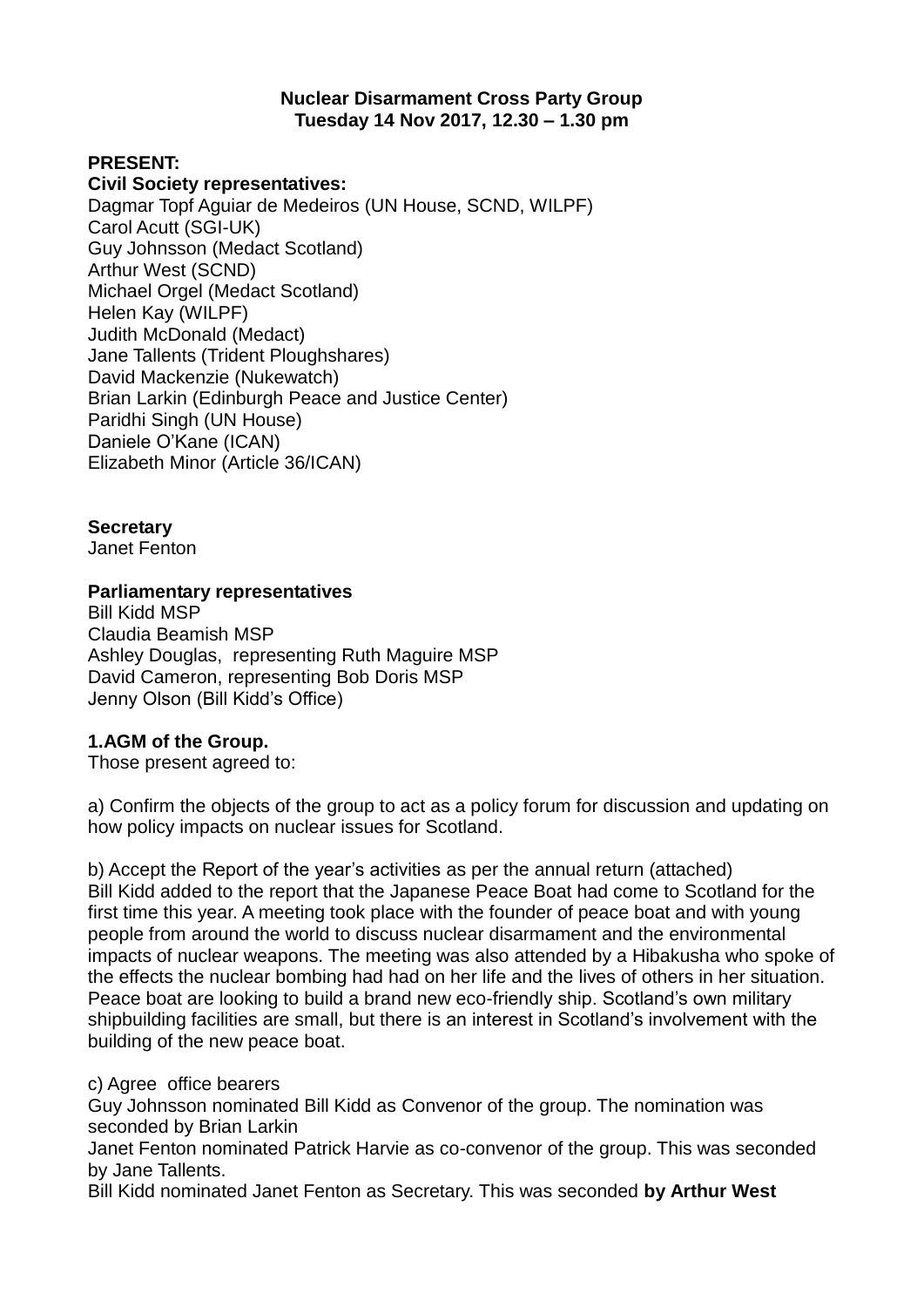## **2. INTERNATIONAL ACTIVITY**

#### a) **Nobel Peace Prize for ICAN Oslo December**

Elizabeth Minor briefly outlined the events surrounding the ceremony at which Beatrice Fihn and Setsuko Thurlow will be accepting the Nobel Peace Prize in Oslo in December 9<sup>th</sup> - 11<sup>th</sup> on behalf of ICAN. She highlighted that this will be a great opportunity for ICAN campaigners to celebrate across the world to raise awareness of the ban treaty, The Nobel Peace Prize ceremony will create momentum for increased communication and activity on all levels, in communities and with politicians. At Westminster Stewart MacDonald (SNP shadow Defence) will be holding a reception as a briefing opportunity for ICAN. ICAN could organize a similar briefing at Holyrood . The government of Austria is organising a signing event in New York around the date of the prize ceremony, which can be used as an opportunity for governments to demonstrate support for the ban treaty. The Pope recently condemned the possession of nuclear weapons at a Vatican conference a shift in the position of the Catholic church from condoning deterrence policies. Despite the ICRC position, the British Red Cross need to be encouraged to advocate for the ban treaty. Bill Kidd had to excuse himself from the meeting and asked Claudia to continue as chair, which she kindly agreed to.

Over the Nobel Peace Prize weekend Ceremony, celebrations are being organised and promoted collectively to the media by Scrap Trident Coalition. The website and facebook page are appropriate places to find more information on these peace celebrations. UN House is organising the inaugural party on 8 December 2017 at 5:30 in this context. Claudia Beamish asked whether all MSP members of the CPG might be sent an e-mail about the peace celebrations taking place so that they may consider attending or even organising such an event. Jane Tallents agreed to send a list of all planned peace celebrations.

#### **b) ICAN parliamentary Pledge**

Civil society is asking parliamentarians to sign the pledge. The ICAN parliamentary pledge, it is available on ICAN's website. So far 501 representatives have signed on from 18 countries with 71 from the UK. 41 are from Westminster out 650). 21 signatures are from Scottish parliament (possible 129).Agreed to focus on Scottish Parliament and Scottish MPs.

#### **c) Update on Don't Bank on The Bomb**

A special Scottish meeting on 15<sup>th</sup> November with Susi Snyder and Elizabeth Minor. Arthur West Chair, Scottish CND highlighted the topic of potentially involving the parliamentary pension fund in the 'Don't Bank on the Bomb' campaign. He has been trying to get a meeting with a trustee of the pension fund and would appreciate any assistance in this matter. Janet Fenton reminded the group that John Finnie MSP has a deep concern with the pension fund and inquired whether he might be able to attend another CPG meeting soon, in order to give everyone an update on his involvement with this. Claudia Beamish then suggested that it might be appropriate to send a letter to John and to other members of the group on the concern that 'Don't Bank on the Bomb' campaigners have regarding the parliamentary investment fund. She also suggested potentially using a multipronged approach. Perhaps joining forces with those interested in divesting the parliamentary pension fund from fossil fuels would maximise impact. The CPG then discussed the existence of the fiduciary duty of trustees when investing pension funds. It was highlighted that the fiduciary duty does not preclude the possibility of investing ethically. There are wheels in motion to invite the pension fund to invest differently - an opportunity for 'Don't Bank on the Bomb' campaign to send a letter, highlighting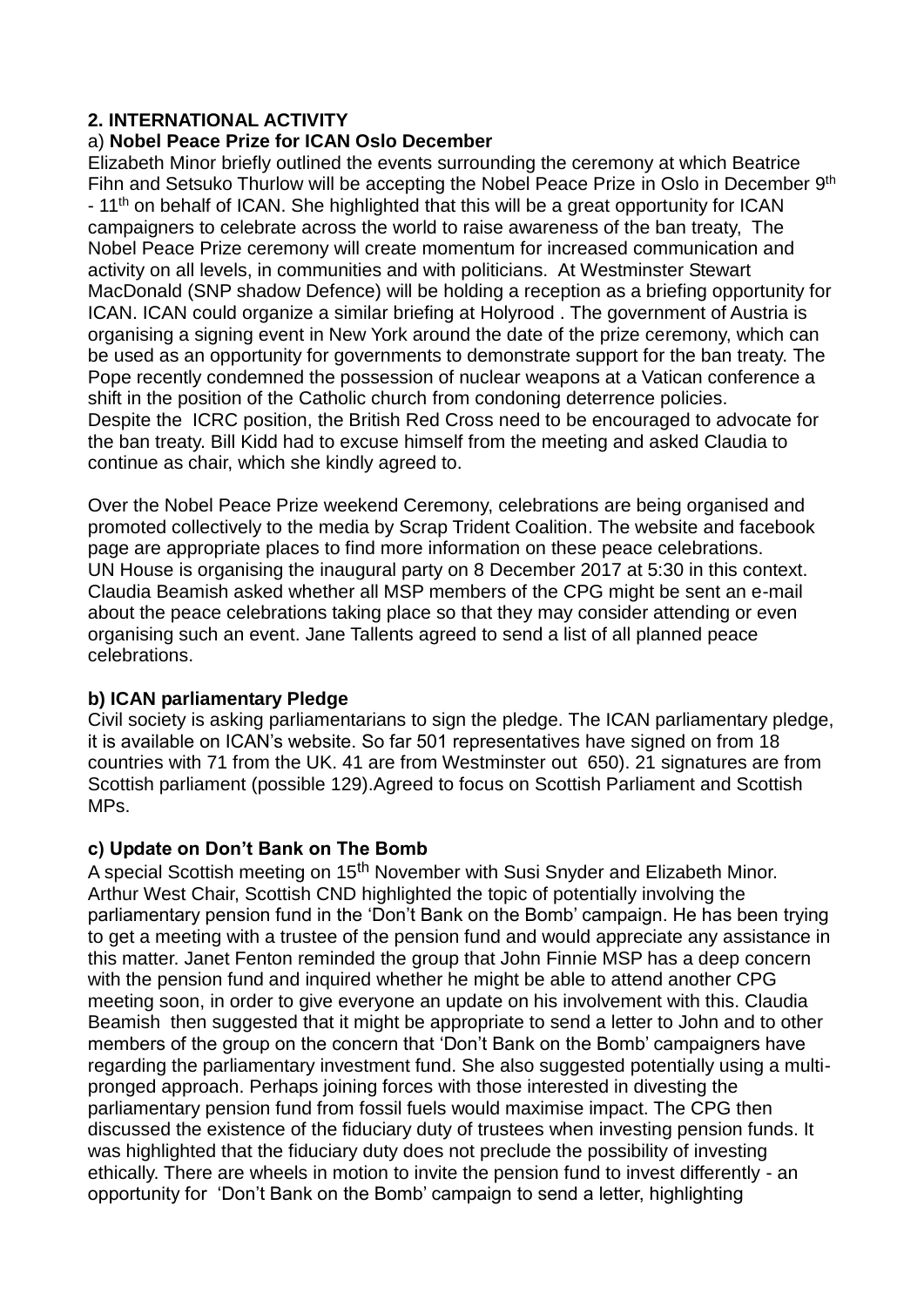divestment as a quick and easy way to make a positive, hassle free impact. Increased risks can be interpreted as relevant risks by the trustees. Jenny Olson highlighted trends in positive performance of ethical funds and the importance of considering also what to invest into.

## **3. POLITICAL DEVELOPMENTS IN THE UK Parliamentary CND UK.**

Janet Fenton highlighted the efforts that have been made to increase resonance between the CPG and the Parliamentary CND in the UK. The parliamentary CND in the UK is not a CPG, but it works in similar ways and cooperation would be mutually beneficial. In this light, it was suggested to pre-plan all of the rest of the year's meetings to allow for more coordination with the meetings of the parliamentary CND. This suggestion was agreed to by the CPG and Janet Fenton will collate suggestions to set an annual agenda. The new parliamentary officer for CND UK , Michael Gallagher, has also agreed to set their meetings for the rest of the year in advance. Furthermore, he agreed to attend some of the CPG meetings in Holyrood based on mutual exchange. This could help to increase interaction between the two groups.

# **4. SCOTTISH ACTIVITY AND OPPORTUNITIES**

# **a) SCND Peace Rally 15th September 2018**

Arthur West was mindful of needing to work with partners in the peace movement and at this stage the main focus is to get the date out. Janet Fenton stressed the importance the rally in highlighting the international position of Scotland. It currently seems that there will be a good international turn out. Ray Acheson of Reaching Critical Will expressed in interest in attending as well as German and French peace campaigners and Israeli disarmament campaigner Sharon Dolev. It is important to ensure a wide range of groups participate, whilst SCND provides a strong lead. Janet highlighted the importance of getting a good cross party parliamentary presence at the peace rally to reflect the position of the parliament and people across Scotland. If possible, the Scottish first Minister should attend. Claudia Beamish suggested that it might be appropriate to send a notification of this to MSPs via e-mail.

# **b) Feedback on Unready Scotland Repor**t

'Unready Scotland' has been published since the CPG's last meeting. While community safety remains the responsibility of local councils, none of them have adequately fulfilled their duties in this respect. It is clear that, were an accident to happen, the MOD's main priority would be to protect the weapon and let the local authority look after the civilians. The authors of the report have asked the Scottish government to review current arrangements in order to raise awareness of the risks involved in having nuclear weapons stationed in Scotland.

David McKenzie highlighted that the request that has been made both in the report and in writing to the Scottish government, is that they conduct a review of the responsible civil authorities. The reply to date seems to misinterpret this request. The request was a modest request to review the readiness of civil authorities to respond. If no appropriate response is provided, the authors of the report might consider approaching the Scottish Parliament on this matter. However, they are still hopeful to receive a positive response before long.

Michael Orgel raised the possibility of raising this with a public health committee in Scotland. Claudia Beamish confirmed that there is a Health Committee and this could be accessed through the Petition Committee.